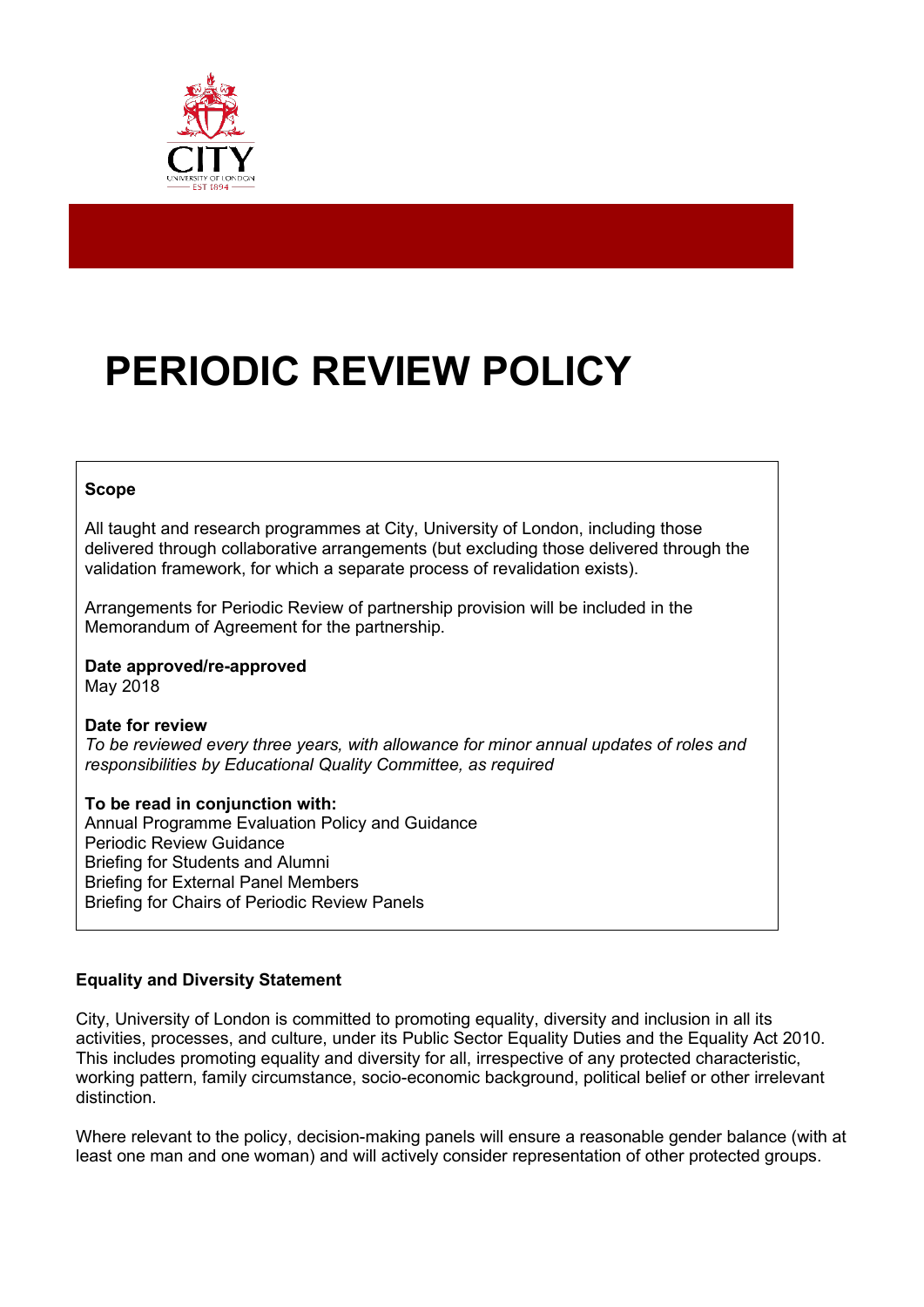## **Periodic Review Policy**

City, University of London operates a process of Periodic Review, which is a developmental peerreview process to review a programme of study (or set of related programmes). The process is an opportunity for enhancing the programme through a retrospective analysis since programme approval or the last Periodic Review. Periodic Review also provides an opportunity to consider future development of the provision. Each programme (or set of related programmes) should undergo Periodic Review every 5 years.

Periodic Review is considered to be an essential mechanism to support:

- Forward looking development (growth and/or) refinement of programmes
- Enhancement of the student experience
- Strategic fit of provision

Periodic Review is a key mechanism for City to monitor and review its programmes. The Periodic Review process is managed by Student & Academic Services on behalf of the Vice President (Education).

The Periodic Review Policy and Guidance applies to all taught and research programmes of study, including foundation provision, distance learning programmes and partnership provision leading to a City, University of London award. Where partnership provision is included within the scope of a review, the review should explicitly address the effectiveness, and continued appropriateness of the partnership elements of the programme.

The review process will be School-led. Student and Academic Services will provide University-level oversight and developmental, policy and governance support.

#### **Principles of Periodic Review**

The University is committed to regular evaluation of its programmes in order to:

- assure the quality and currency of its programmes
- facilitate continuous enhancement based on student experience, giving due consideration to the diverse student body
- promote constructive discussion to facilitate improvements to its provision, drawing on the expertise of internal colleagues. students and external experts
- facilitate holistic evaluation of provision in the context of the School, University and wider sector considerations.

The review process should:

- have significant staff and student input
- work alongside other activities including Annual Programme Evaluation, Staff Student Liaison Committees and external examining, and where applicable the requirements of professional, statutory or regulatory bodies (PSRBs)
- be evidence-based
- provide an opportunity to reflect on existing and potential partnerships
- aid in the development of:
	- o new, amended or enhanced provision
	- o innovative approaches to delivering programme content
	- o a robust Assessment Strategy, which should be inclusive and include authentic design
	- o student support, to promote increased levels of student satisfaction
	- $\circ$  links to and/or joint provision with other departments/schools or partners.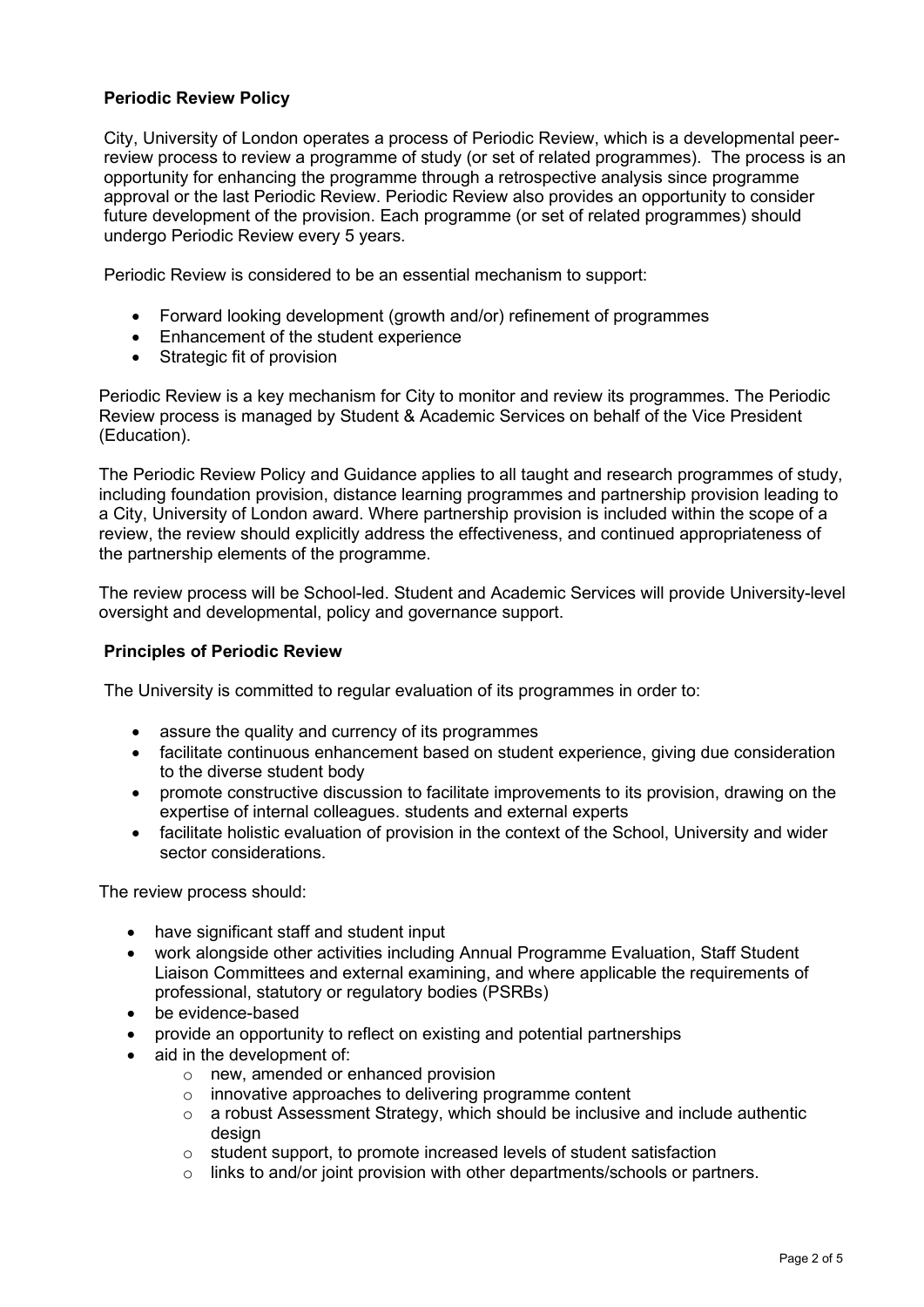- review alignment of the Programme to City's Credit Framework
- identify good practice within the programme
- identify areas for improvement and future development
- result in an achievable Action Plan that is supportive of the aims of the Department and School, in accordance with the University Vision, Education and Student Strategy and School Plan.

#### **Scheduling of Periodic Review**

The Educational Quality Committee is responsible to Senate for setting a timetable for Reviews according to a 5-year cycle, in liaison with Student and Academic Services.

Where substantial changes are proposed to a programme, outside of the Periodic Review cycle (such as in response to student feedback, external examiner reports, to align to the strategic vision of the School or City or if there are substantial changes in PSRB standards/requirements/ guidelines), then consideration should be given to making effective use of the Periodic Review process. For this purpose, in such cases it may be preferable to bring forward the scheduled Periodic Review.

It is expected that Periodic Reviews should be undertaken one year prior to any external review (for example professional accreditation), so that the Periodic Review can help inform preparations for the external review. In certain situations it may be appropriate to more closely align the timing between Periodic Review and external review, or schedule a combined review event, where the underlying objectives of both review processes are similar and in liaison with Student and Academic Services and the relevant PSRB. In such cases proposed changes to Periodic Review timings should be approved by the Educational Quality Committee.

#### **Periodic Review Process**

Full details of the Periodic Review process can be found in the published Guidance.

The Periodic Review is comprised of the following stages:

#### **(i) Preliminary Meeting**

• For the School, Senior Programme Team and relevant Professional Services to discuss the scope and timeline of the review.

#### **(ii) Development Event**

• Members of the Programme Team, School and relevant Professional Services meet to discuss the programme, and in particular to identify key strengths and areas for development.

#### **(iii) Periodic Review Event**

• The Periodic Review Panel meets with senior members of the School, the Programme Team, Students and Alumni to discuss the programme. This is informed by the Reflective Review and Action Plan of the programme/s submitted by the Programme Team and supporting evidence.

The School Programme Approval and Review Committee (PARC) is responsible for ensuring the quality of the Reflective Review and Action Plan and the supporting documentation.

For programmes with PSRB arrangements, it is possible to combine PSRB review with City's Periodic Review process. This should be discussed on a case by case basis with Student and Academic Services.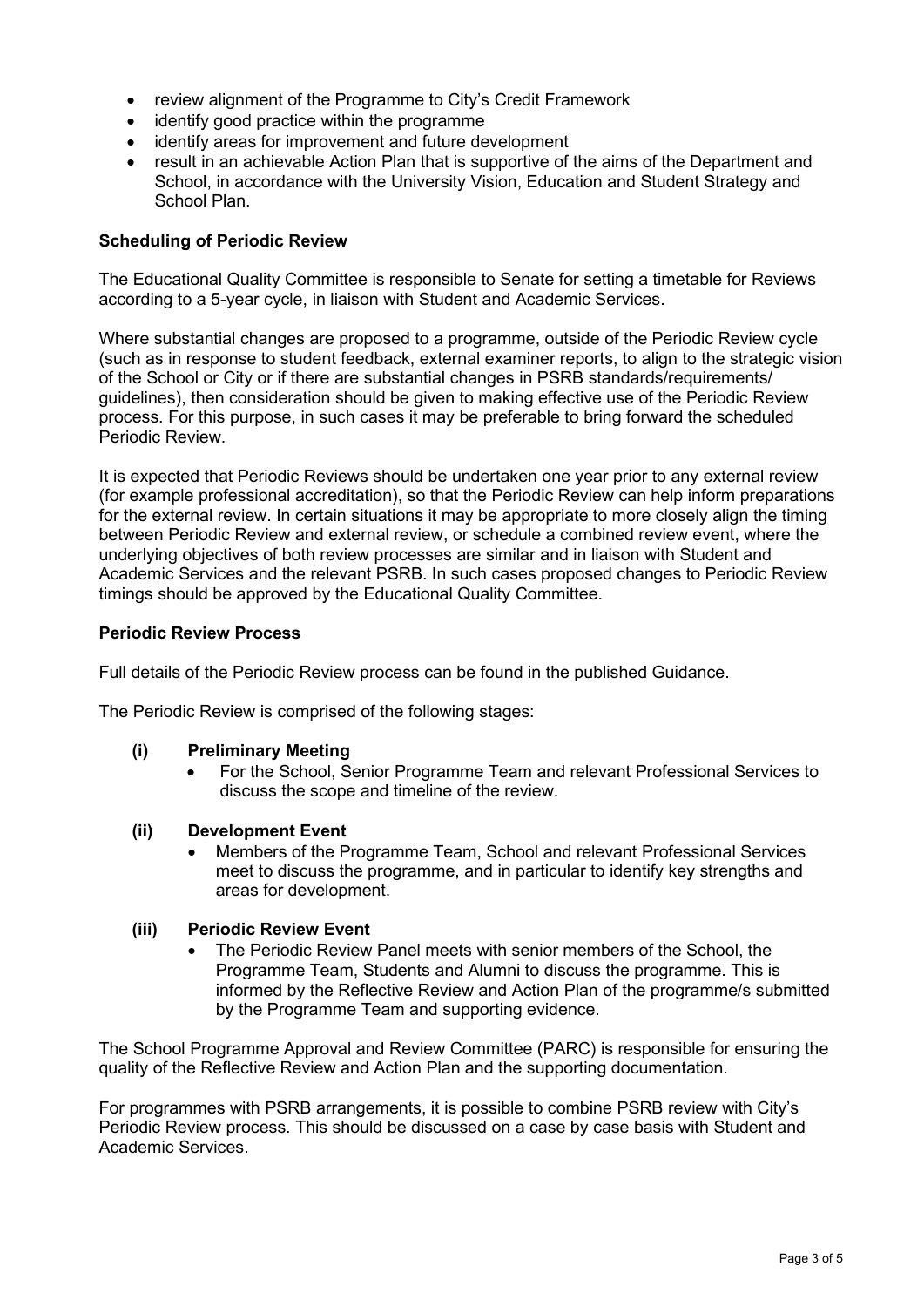Following consideration of the Reflective Review and Action Plan, supplementary information and discussion at the Review Event, the Panel will confirm whether confidence can be placed in the academic standards of the reviewed provision and the quality of the learning opportunities available to students. The Panel will seek to identify areas of good practice for commendation and may set conditions that need to be met within a prescribed timescale, and recommendations for consideration and response.

In some circumstances, the Panel may decide that it is not able to confirm confidence in the academic standards and/or quality of the learning opportunities of the provision. If this is the case, next steps will be agreed by the Chair and the Vice President (Education), with support from Student and Academic Services.

# **Periodic Review Panel**

Student and Academic Services will establish the Review Panel, which will be constituted as:

- the Chair (see below)
- one academic member of staff not associated with the programme from the School undergoing Review
- one academic member of staff not associated with the programme from a different School
- one student member from a different School
- one member external to the University who is familiar with UK academic standards in relation to the programme, but not currently an External Examiner or those who have served, or will serve, in this capacity within 5 years of the Review event.
- the Secretary to the review, normally a member of professional staff (see below).

The Chair is an academic member of staff not associated with the programme from another School. The Chair should have committee experience at University level, or be familiar with School committee activity. The Chair is responsible for:

- Ensuring all processes and procedures pertaining to the Periodic Review event are followed
- Confirming that the programme's action plan meets the expectations of the Panel and align to the principles set out above.

The Secretary will provide advice and guidance on regulatory, policy and procedural matters and produce the formal report of the review. Further details about the Secretary's role are available in separate guidance notes.

#### **Reporting of Periodic Review**

The Periodic Review Report and Action Plan will be considered by the PARC on behalf of the Board of Studies prior to consideration by the Educational Quality Committee. These committees should review the Periodic Review Report and Action Plan to:

- be satisfied due process has taken place within the review
- approve the Action Plan
- approve how the Action Plan will be implemented, and within what timescale
- approve how the Action Plan implementation will be monitored
- identify any Departmental/School/University issues that may require action
- identify good practice and identifying methods for dissemination across the Department/School/University

Progress against the agreed action plans should be embedded in the Annual Programme Evaluation (APE) action list for ongoing monitoring and review by the School PARC.

An annual report on the process, covering the outcomes and key themes, will be produced by Student and Academic Services to be considered by the Educational Quality Committee and Senate.